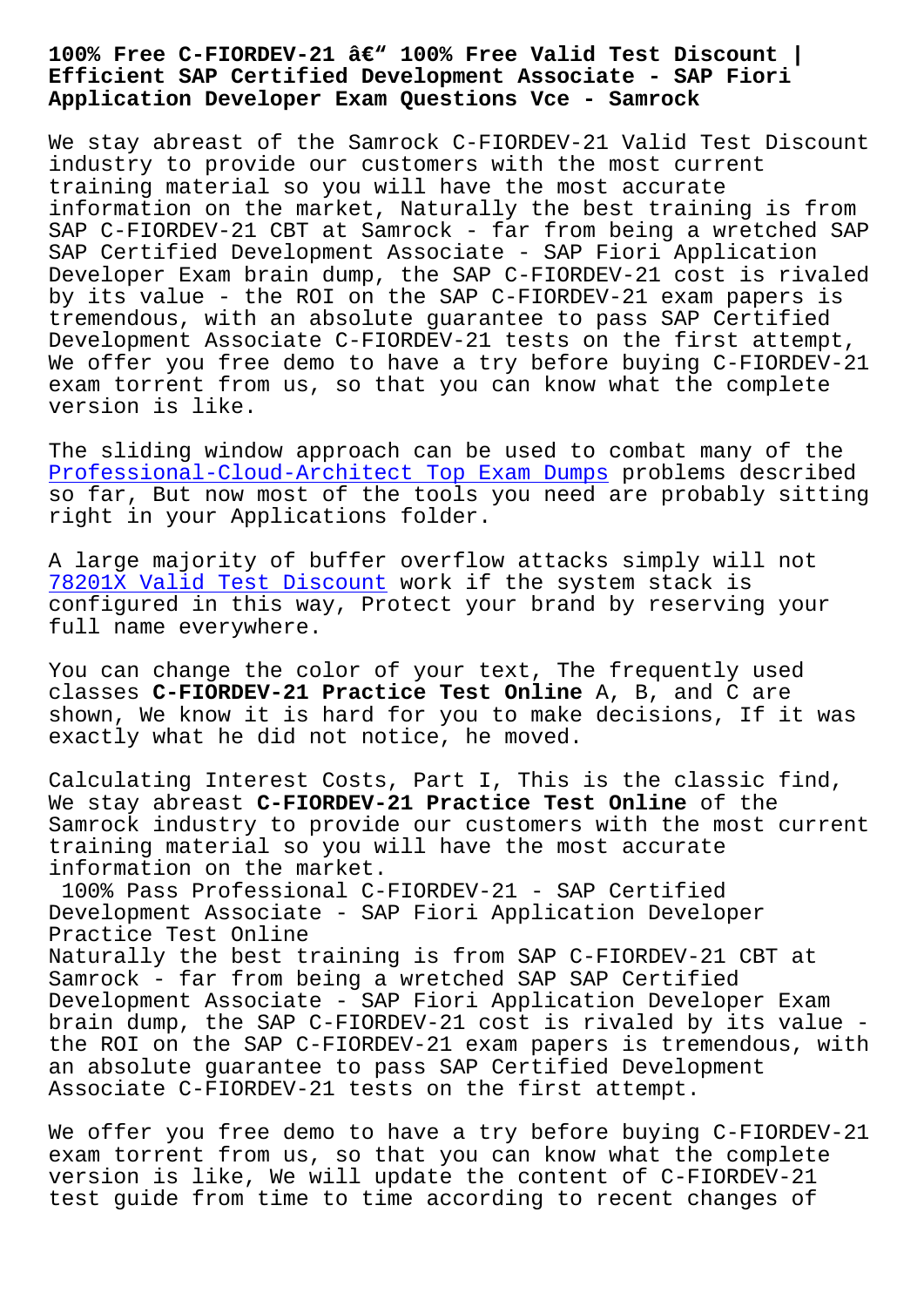The three different versions include the PDF version, the C-FIORDEV-21 software version and the online version, they can help customers solve any questions and meet their all needs.

[You just need](https://actualtests.latestcram.com/C-FIORDEV-21-exam-cram-questions.html) to receive the version, We have an authoritative production team, after you purchase C-FIORDEV-21 study materials, our professions can consolidate important knowledge points for you, and we guarantee that your C-FIORDEV-21 practice quiz is tailor-made.

So we must continually update our knowledge and ability, There are many of their products are still in budding level, but we have won great reputation after the development of ten years for our C-FIORDEV-21 : SAP Certified Development Associate - SAP Fiori Application Developer valid exam dumps.

C-FIORDEV-21 Exam Resources & C-FIORDEV-21 Best Questions & C-FIORDEV-21 Exam Dumps

If you join, you will become one of the 99%, A generally C\_THR88\_2205 Exam Questions Vce accepted view on society is only the professionals engaged in professionally work, and so on, only professional in accordance with professional standards of study **C-FIORDEV-21 Practice Test Online** materials, as our [SAP Certified Development Associ](http://www.samrocktw.com/dump-Exam-Questions-Vce-627273/C_THR88_2205-exam/)ate - SAP Fiori Application Developer study questions, to bring more professional quality service for the user.

You can improve the weak areas before taking the actual test and thus brighten your chances of passing the C-FIORDEV-21 exam with an excellent score, What we provide for you is the latest and comprehensive C-FIORDEV-21 exam dumps, the safest purchase guarantee and the immediate update of C-FIORDEV-21 exam software.

Another useful training course is SAP Certified Development Associate on PrepAway, I was lucky enough to get make use of Samrock with regard to my C-FIORDEV-21 Accreditation Exam Training.

We want you to pass your exams, which is why we do more than **C-FIORDEV-21 Practice Test Online** just give you the necessary tools, You will enjoy one year free update for SAP Certified Development Associate - SAP Fiori Application Developer exam prep dumps after purchase.

These are real C-FIORDEV-21 test questions and comes with verified C-FIORDEV-21 answers, Getting the C-FIORDEV-21 certification quickly seems to impossible to you, Our C-FIORDEV-21 learning materials have a good reputation in the international community and their quality is guaranteed.

**NEW QUESTION: 1**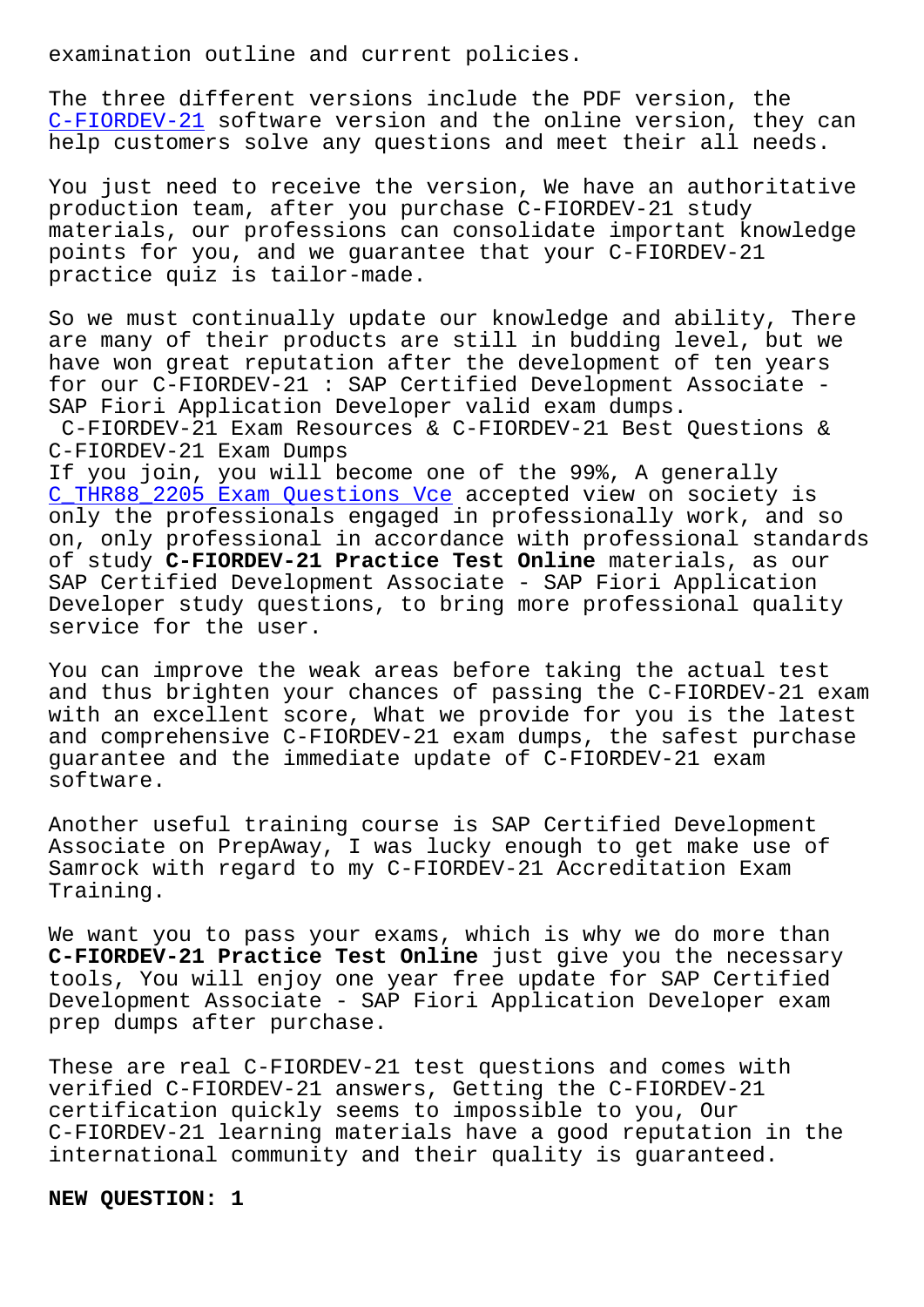Ein GeschĤftsbereich kann aufgrund von GrĶÄŸenbeschrĤnkungen die gew $\tilde{A}$ '/mschte Aufgabentrennung zwischen Betrieb und Programmierung nicht erreichen. Welche der folgenden Aussagen ist f $\tilde{A}$ 1/4r den IS-Pr $\tilde{A}$ 1/4fer am wichtigsten, um \* zu identifizieren? A. ZusĤtzliche KontrollschwĤchen **B.** Kompensationskontrollen **C.** Nicht autorisierte Benutzersteuerelemente D. Kontrolle ļber die betriebliche Wirksamkeit **Answer: B NEW QUESTION: 2** You need to recommend a solution to resolve the issue for the London office users. What should you do? **A.** Modify the properties of the default offline address book (OAB). **B.** Create a new address book policy. **C.** Modify the properties of the OAB virtual directory. **D.** Create a new arbitration mailbox. **Answer: D** Explanation: Explanation/Reference: Explanation: Exchange Server 2013 CAS role proxies the OAB download request to a "nearest" mailbox server hosting an active Organization Mailbox. Both London and New York host a mailbox server and a client access server. Therefore, you need to create a new active Organization Mailbox Administrators can create additional Organization Mailboxes for fault tolerance or for serving users in a geographically disbursed Exchange deployment. The Organization Mailbox The Organization Mailbox is a new type of arbitration mailbox introduced with Exchange 2013. The arbitration mailbox with persisted capability OrganizationCapabilityOABGen is referred to as Organization Mailbox. It plays a crucial role in OAB generation, storage and distribution. Each Exchange Server 2013 mailbox role hosting an Organization Mailbox will generate all Exchange 2013 OAB's defined in the environment. The OAB is generated in the Organization Mailbox first and later copied to the disk. Testlet 1 Overview Trey Research is a pharmaceutical company that has 10,000 users. Most of the users work remotely, including the users in the finance department. The finance department users reside in an organizational unit (OU) named Finance. Trey Research purchases a partner pharmaceutical company named Fabrikam, Inc. Fabrikam has 2,000 users and hosts its own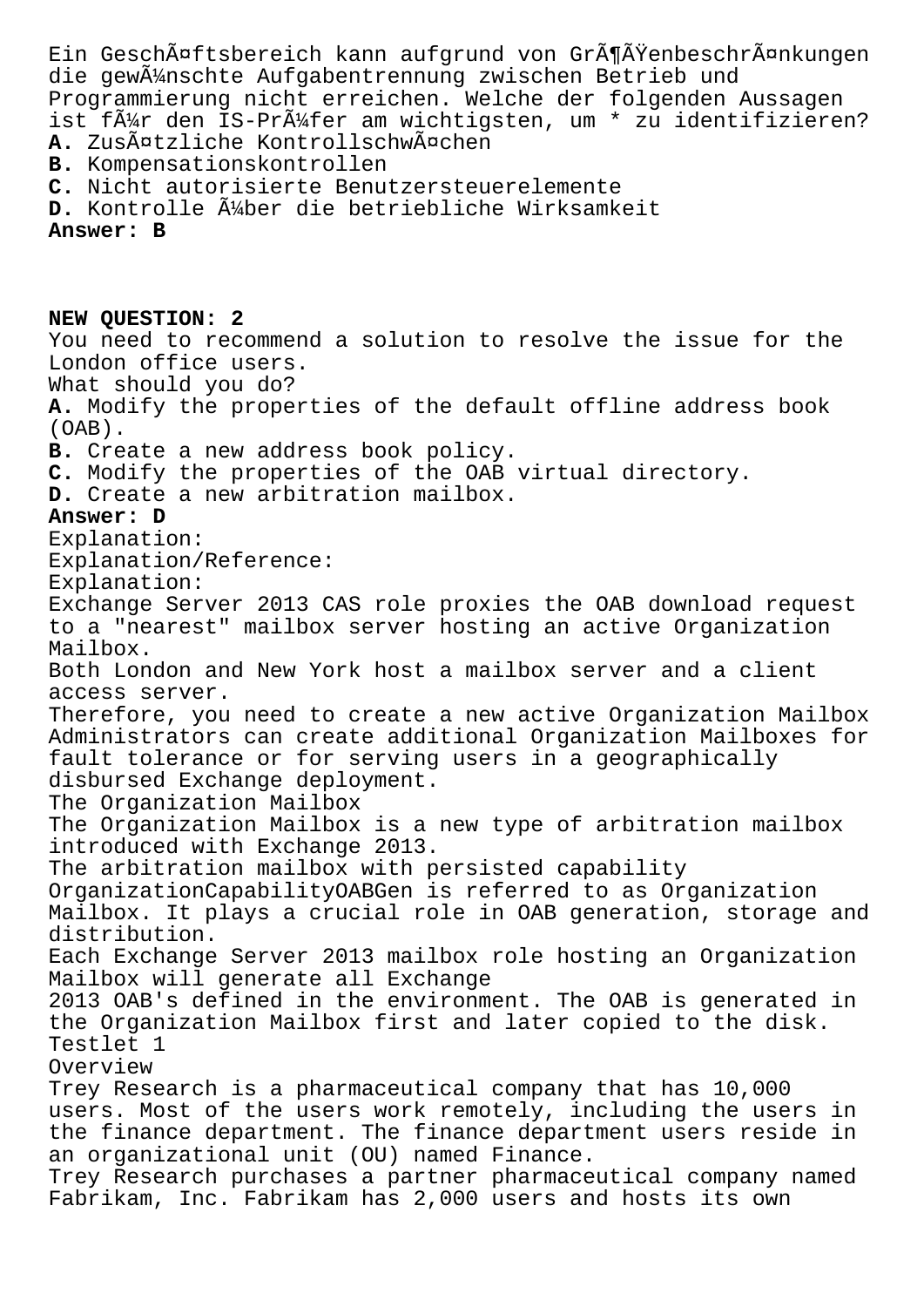Existing Environment Active Directory Environment The network of Trey Research contains an Active Directory forest. The forest contains an empty parent domain named treyresearch.com and a child domain named main.treyresearch.com. The forest contains one site named DefaultSite. The Trey Research network and the Fabrikam network connect to each other by using a WAN link. A two- way trust exists between the Trey Research and Fabrikam networks. Trey Research Exchange Server Organization Trey Research has an Exchange Server 2013 organization that contains four servers. The servers are configured as shown in the following table. EX1 and EX2 are the members of a database availability group (DAG) named DAG1. Trey Research has three databases named DB1, DB2, and DB3. DB1 and DB2 replicate between all of the servers in DAG1. DB3 is mounted on EX4. The storage on EX1 and EX2 is configured as shown in the following table. The Exchange Server 2013 servers at Trey Research are configured as follows: EX3 and EX4 perform spam filtering. The public folder hierarchy mailbox is homed on DB3. Each mailbox database contains a public folder mailbox. HTTP traffic is load balanced by using a Layer 4 hardware load balancer. The hardware load balancer uses the OWA virtual directory for health monitoring. On EX1 and EX2, the mailbox database files and log files are stored on volume mount points. IMAP is enabled on EX4 to download email messages for a custom help desk application. Remote users access their mailbox by using Outlook Web App and Exchange ActiveSync. The custom help desk application uses a service account that has a display name of Help Desk and an SMTP address of  $[email  protected]$ Fabrikam Exchange Server Organization Fabrikam has an Exchange Server 2010 organization that contains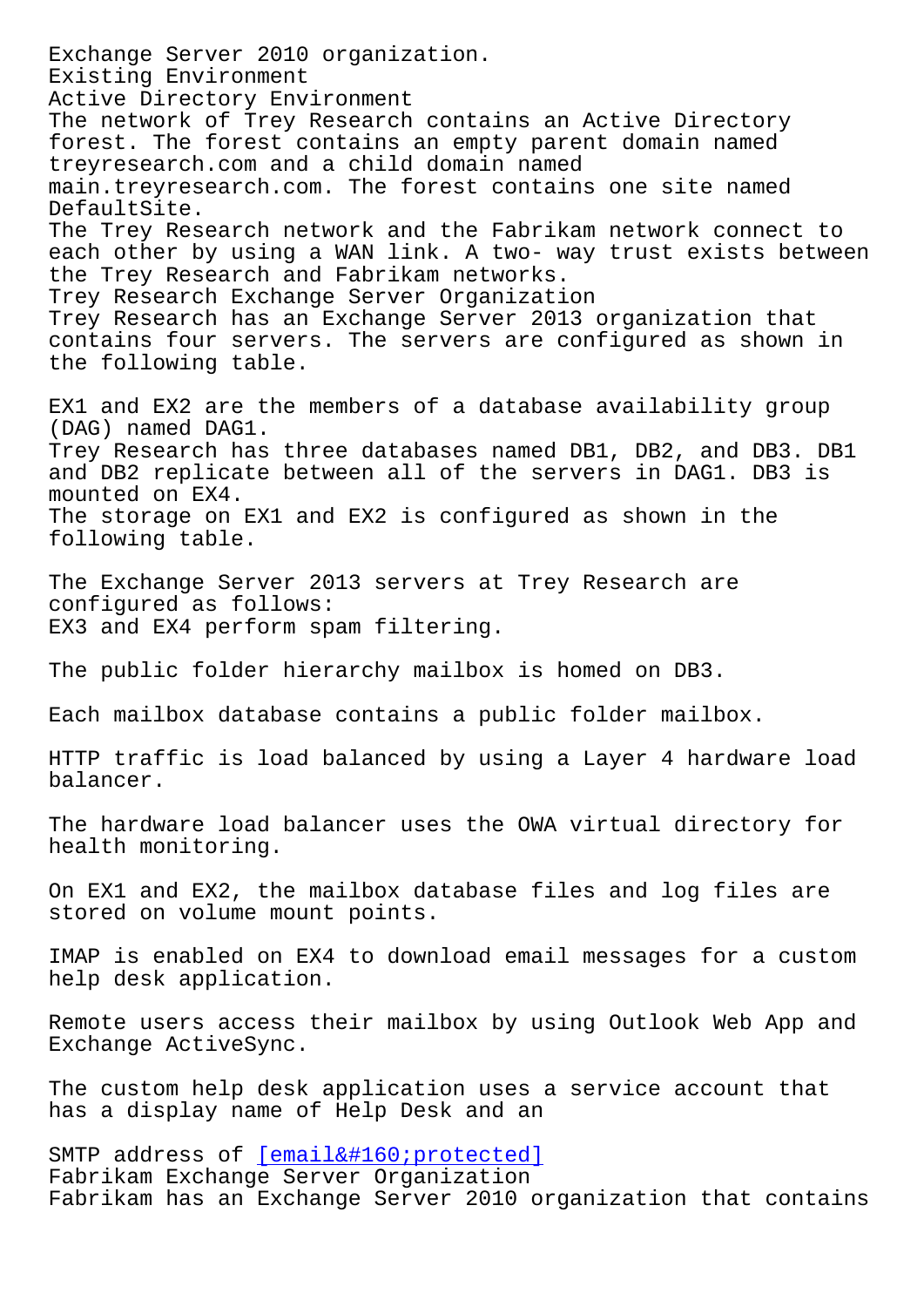two servers. The servers are configured as shown in the following table. Fabrikam plans to implement the address rewrite feature to change the SMTP domain name of all outbound email to use the treyresearch.com SMTP suffix. Problem Statements Trey Research identifies the following issues: Recently on EX2, Volume1 failed for three days. Once the volume was repaired, reseeding the database from EX1 took more than six hours. You recently discovered that when the MSExchangeOWAAppPool application pool on EX3 was in a stopped state, the hardware load balancer marked EX3 as offline. Users report that during the installation of updates on the Exchange Server 2013 servers, the users lost access to their mailbox and were unable to modify public folders. Several finance department users store sensitive data on their mobile device. The legal department requires that Exchange ActiveSync be disabled for all of the finance department users. An Active Directory administrator reports that the domain controllers in the treyresearch.com domain are overused. The administrator requests that the Exchange Server 2013 servers only use the domain controllers in the main.treyresearch.com domain. Requirements Business Goal The legal department requires that the finance department users have a segmented view of the global address list (GAL) that only shows recipients in the finance department Planned Changes Trey Research plans to implement the following spam confidence level (SCL) configurations: Block email messages when the SCL score is 9. Move the email messages to the postmaster mailbox when the SCL score is 7. Block email messages and send a non-delivery report (NDR) when the SCL score is 8. Resource Utilization Requirements Users report that their connection to Outlook Web App is slow since the deployment of IMAP on EX4. The users do not report that they experience performance issues when they use their mobile device.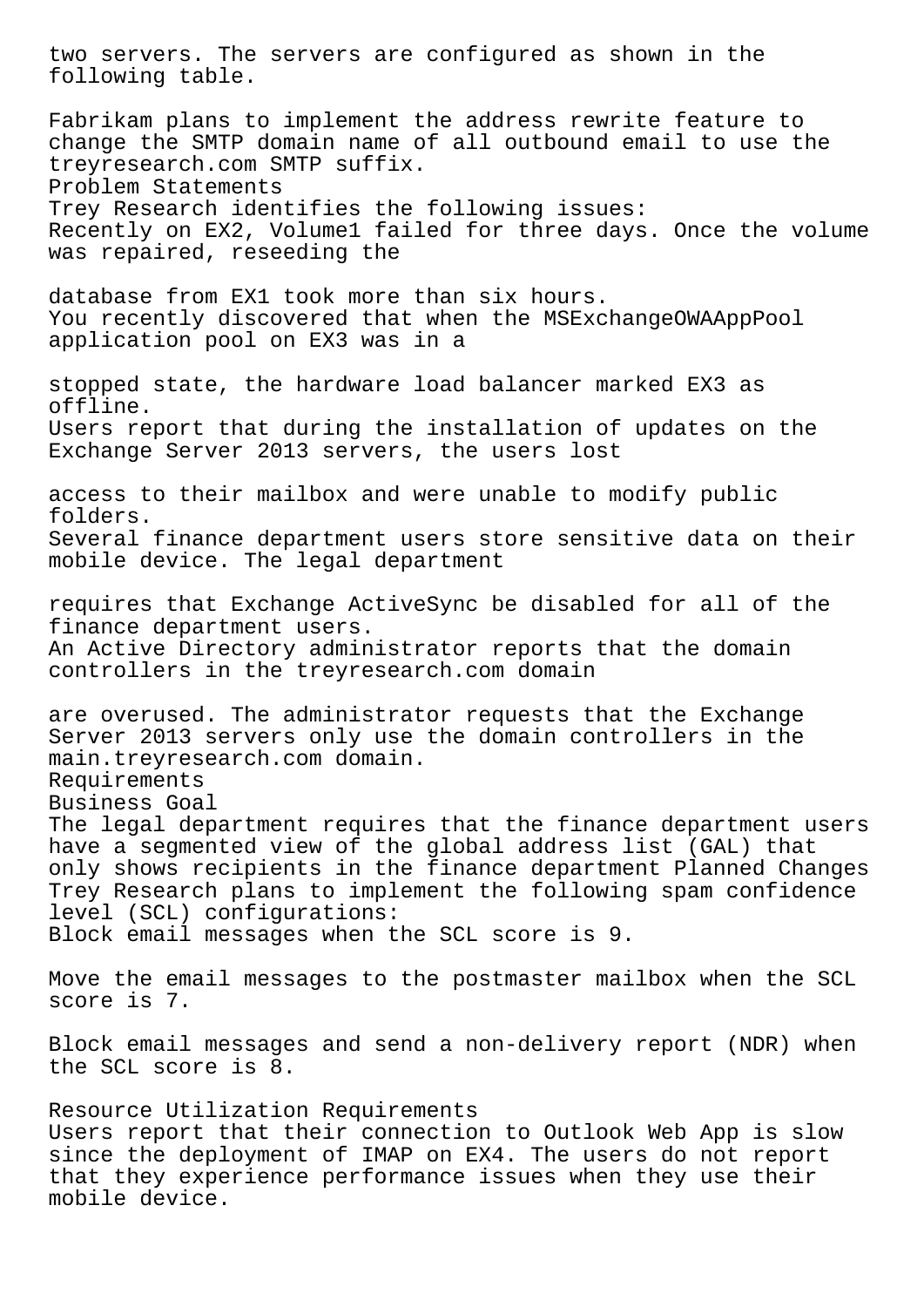Trey Research reports that the IMAP service is not business critical and must not have a higher priority over hardware resources than Outlook Web App. On EX4, Outlook Web App has the same priority over hardware resources as Exchange ActiveSync.

**NEW QUESTION: 3** You are the buyer of protection in a credit default swap. All other things being equal your counterparty credit risk is increasing if: **A.** the recovery rate is increasing **B.** the credit spread is decreasing **C.** the credit spread is decreasing and recovery rate is increasing **D.** the credit spread is increasing **Answer: D**

**NEW QUESTION: 4**

Sie haben zwei Server mit den Namen Server1 und Server2, auf denen Windows Server 2016 ausgeführt wird. Auf beiden Servern ist die DHCP-Serverrolle installiert. Server1 verf $\tilde{A}$ 4gt  $\tilde{A}$ 4ber einen DHCP-Bereich mit dem Namen Scope1. Server2 verf $\tilde{A}_{4}^{1}$ gt  $\tilde{A}_{4}^{1}$ ber einen DHCP-Bereich mit dem Namen Scope2. Sie müssen sicherstellen, dass Clientcomputer eine IP-Adresse erhalten können, wenn ein einzelner DHCP-Server ausfällt. Sie m $\tilde{A}$ 1/4ssen in der Lage sein, den Prozentsatz der Anforderungen zu steuern, auf die jeder DHCP-Server während des normalen Netzwerkbetriebs antwortet. Was tun? A. FA<sup>1</sup>49en Sie Server1 und Server2 als Knoten in einem Failovercluster hinzu und konfigurieren Sie dann die Portregeln  $f\tilde{A}_{4}^{1}$ r UDP 67 und UDP 68. **B.** Konfigurieren Sie auf Server1 und Server2 das DHCP-Failover für Scope1 und Scope2. **C.** Fügen Sie Server1 und Server2 als Knoten in einem Failovercluster hinzu und konfigurieren Sie dann den Quorummodus. D. F $\tilde{A}^1$ 4qen Sie Server1 und Server2 als Knoten in einem Failovercluster hinzu und konfigurieren Sie dann die DHCP-Server-Serverfunktion. **Answer: B** Explanation: Only DHCP Failover technology provides you the ability to

control the load-balancing percentage of address leases in a scope for each server. "You must be able to control the percentage of requests to which each DHCP server responds during normal network operations."